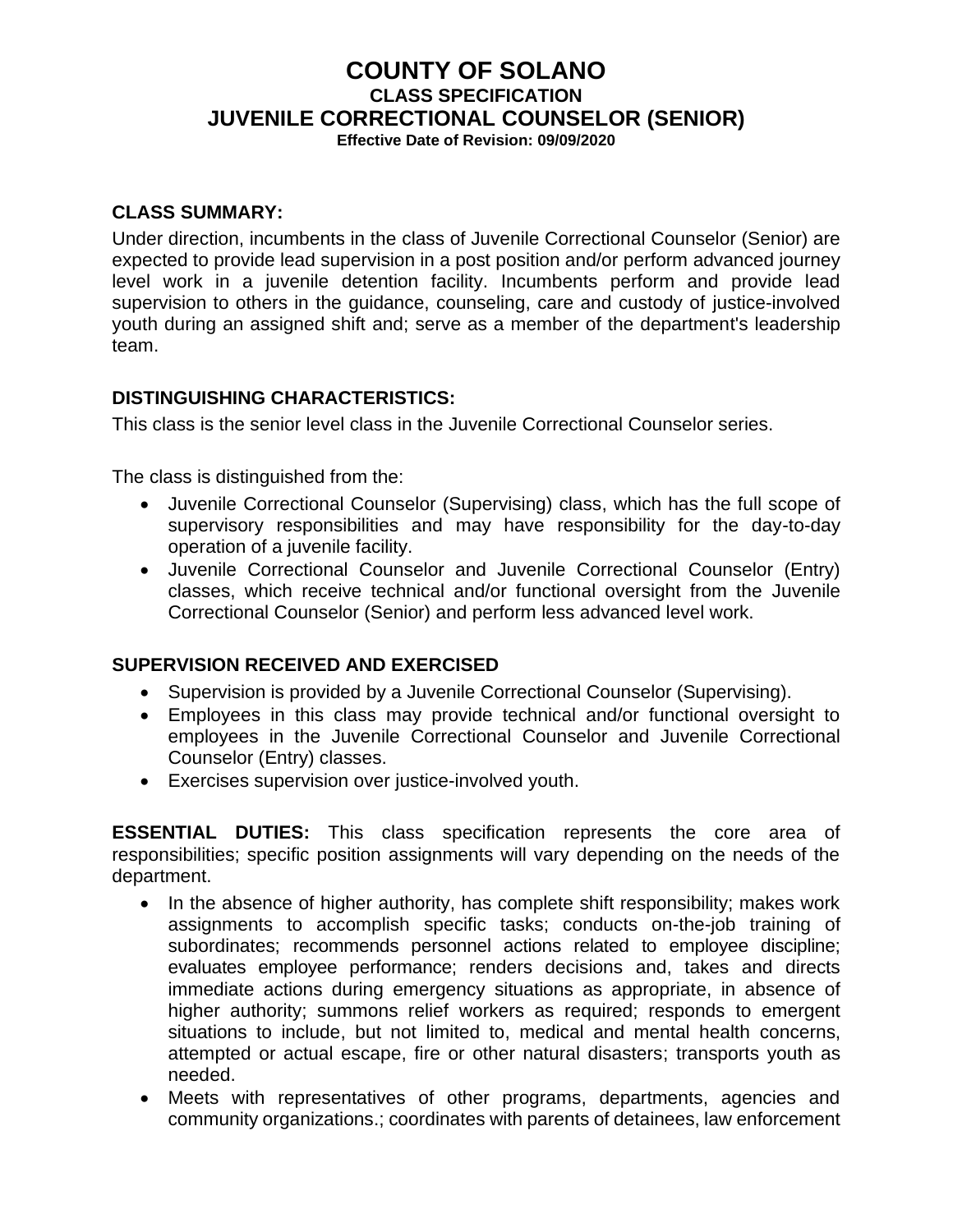agencies, probation officers, judges, social workers, medical personnel, attorneys, ministers and/or the general public.

- Supervises a group of youth; arranges, supervises and monitors recreation and other activities; performs intensive counseling and cognitive behavioral training of difficult cases; administers medication following the directions/instructions of competent medical personnel.
- Facilitates Cognitive Behavioral Training (CBT) groups; implements behavioral management program; conducts CBT mini-cycles with youth; creates and monitors weekly and monthly case plans.
- Coordinates shift activity with overall operation of the facility; represents subordinates during staff meetings; coordinates volunteer activities with facility operations.
- Performs administrative details such as supply ordering, maintenance requests, and minor purchasing duties; conducts intake and release of youths.
- Participates in hiring processes and provides input on hiring decisions for subordinate classes.
- Maintains professional knowledge in applicable areas and keeps abreast of changes in job-related rules, statutes, laws and new business trends; makes recommendations for the implementation of changes; reads and interprets professional literature; attends training programs, workshops and seminars as appropriate.
- Assists in providing treatment in a community-based program; assists in rehabilitation by facilitating an integrated system of care, using the expertise of other agencies and personnel; facilitates conferences with families and assigned personnel; acts as a liaison with and supports families; provides vocational assessments and educational support.
- Conducts drug testing of youth.
- Provides personal care services such as food, laundry, and transportation.
- May appear in court to answer questions or serve as a witness.
- Verifies all duties and responsibilities of subordinate staff are complete.
- May perform duties and responsibilities of Juvenile Correctional Counselor class.

### **EDUCATION AND EXPERIENCE:**

**Education:** Completion of sixty (60) semester units is required, from an accredited college or university, preferably in criminology, social work, psychology, sociology or a closely related field and completion of the Juvenile Counselor Core Course certified by the California Board of State and Community Corrections Standards and Training for Correctional Programs.

#### **AND**

**Experience:** Two years of full-time work experience supervising youth in a juvenile detention facility.

# **LICENSING, CERTIFICATION AND REGISTRATION REQUIREMENTS:**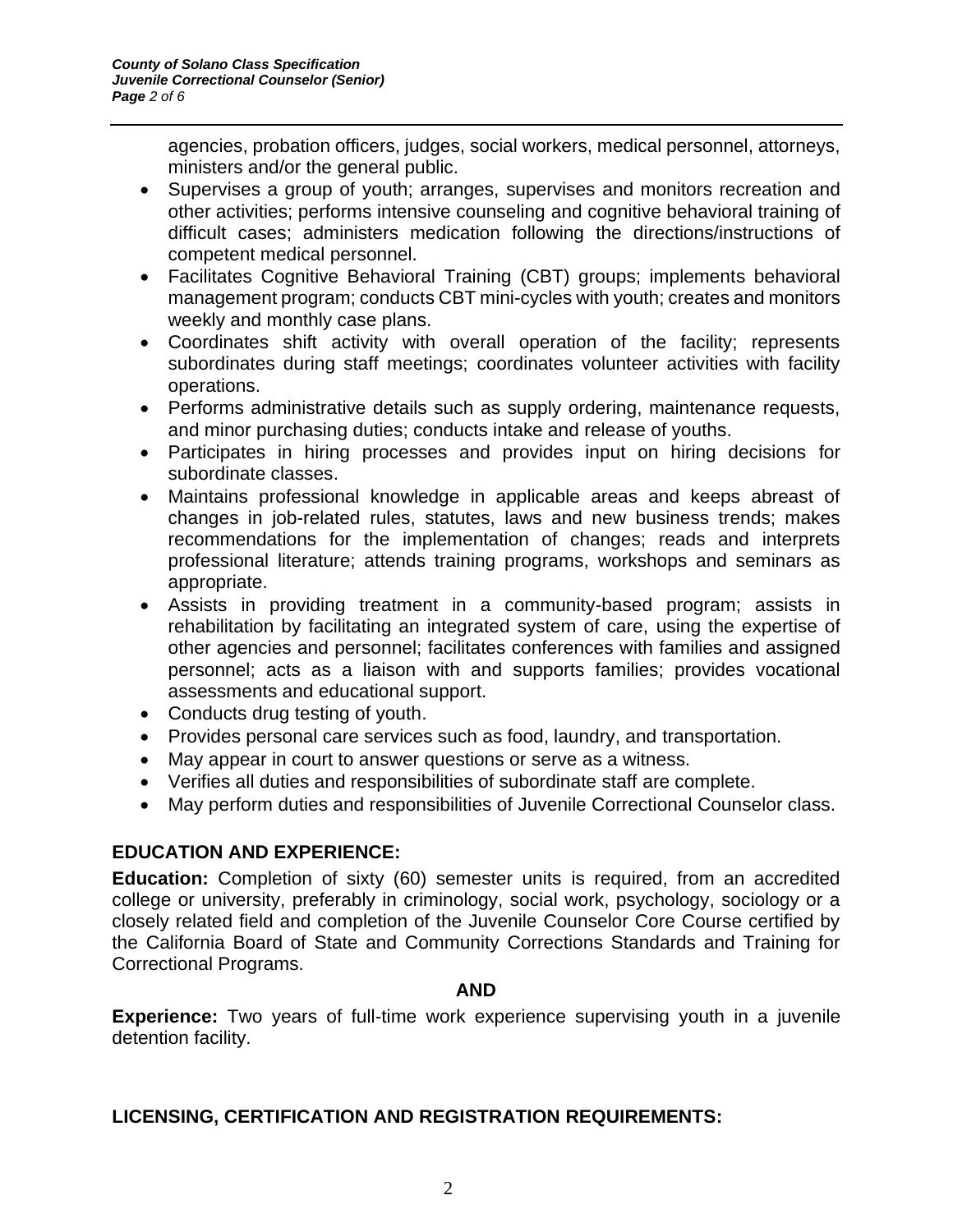- Applicants are required to possess, or have the ability to obtain, a valid California driver's license, Class C.
- Applicants are required to have completed Section 832 of the California State Penal Code training or equivalent.
- Applicants are required to have completed the Juvenile Correctional Officer Core Course certified by the California Board of Corrections Standards and Training for Correctional Programs or equivalent.
- Peace Officers must meet minimum standards concerning citizenship, age, character, education and physical/mental condition as set forth in Section 1031 of the California Government Code.
- Incumbents are required to possess a current First Aid and Personal Safety certificate or obtain one within 60 days of appointment.
- Incumbents are required to possess a current CPR certificate or obtain one within 60 days of appointment.

Note: All licenses, certificates and registrations must be kept current while employed in this class.

# **REQUIRED KNOWLEDGE, SKILLS AND ABILITIES:**

# **Knowledge of:**

- Standards and accepted principles of leadership, on-the-job training, and work review.
- Laws, rules and procedures of the juvenile justice system.
- Facility rules and policies, laws and regulations as they pertain to youth assigned to the facility, juvenile problems and development.
- Groups and individual counseling techniques including Cognitive Behavioral Training; theory and application.
- Crisis intervention methods and counseling techniques.
- Effective teamwork concepts.
- Accepted methods and techniques for conducting effective youth group work.
- Management of assaultive and violent behavior.
- Basic First Aid.
- Applicable Penal Code, Health and Safety Code, Vehicle Code, Welfare and Institutions Code sections.
- English composition, spelling, grammar, vocabulary, and punctuation for both written and oral communications.
- Formats and uses of appropriate terminology for written communications such as narrative reports.
- Standard office procedures, practices, equipment, personal computers, and software.

# **Skills and/or Ability to:**

• Distribute work and provide work directions, review work performance and conduct of staff, and provide on-the-job training to staff.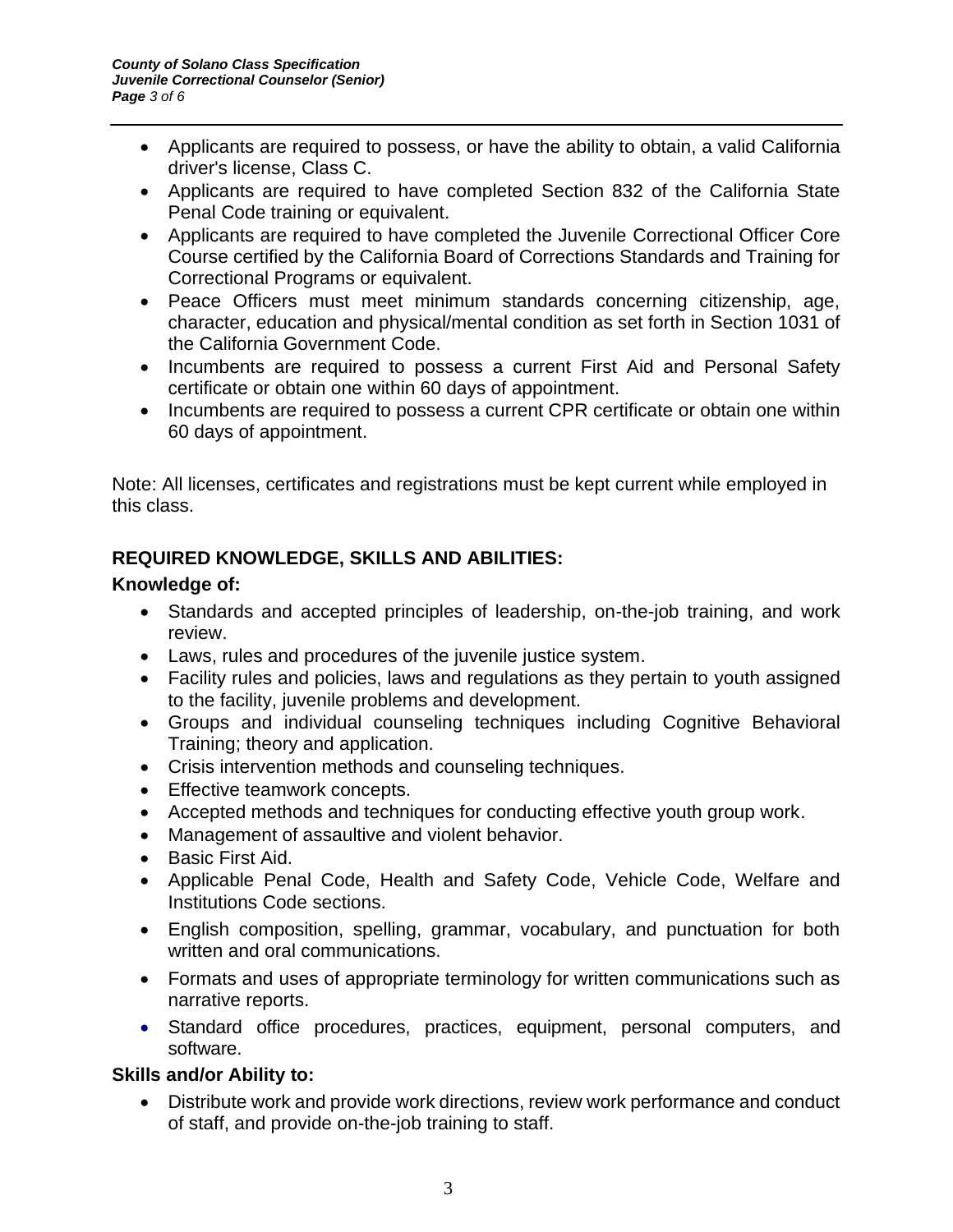- Understand, interpret and apply applicable laws, regulations and policies governing program operations and use good judgement in their application.
- Comply with laws, regulations and professional practices governing juvenile detention program services and operations. Make decisions and independent judgments; determine the appropriate course of action in emergency or stressful situations.
- Make assignments; prioritize and evaluate work.
- Coordinate activities and communicate plans, goals and objectives to staff and to youth.
- Communicate information and ideas clearly and concisely, both verbally and in writing.
- Communicate effectively with people, especially teenagers, of diverse socioeconomic backgrounds and temperaments.
- Deal firmly and fairly with clients of various socio-economic backgrounds and temperaments.
- Establish and maintain cooperative working relationships with those contacted in the performance of required duties.
- Work with and speak to various cultural and ethnic individuals and groups in a tactful and effective manner.
- Understand program objectives in relation to departmental goals and procedures.
- Prepare a variety of written communications to include narrative and statistical reports.
- Maintain accurate records and document actions taken.
- Maintain confidentiality of records and information per pertinent laws/regulations.
- Perform a variety of technical and specialized tasks and functions in an independent, competent and timely manner.
- Interview people to ascertain motives or personal problems.
- Be aware of faces, incidents and location of assigned youth at all time; remember individuals, actions, statements made, and location of incidents.
- Use modern office equipment to include computers and related software applications.
- Operate and maintain a variety of hand and power tools and communication radios properly and safely.
- Apply physical restraints as necessary.
- Administer first aid and CPR.
- Operate a motor vehicle safely.

# **PHYSICAL REQUIREMENTS:**

- Mobility and Dexterity: Positions in this class typically require stooping, kneeling, reaching, standing, walking, grasping, feeling (i.e., sense of touch), and repetitive motion for 50% of a typical shift but may be higher.
- Lifting, Carrying, Pushing and Pulling: Positions in this class require exerting up to 100 pounds of force occasionally, and/or up to 10 pounds of force frequently,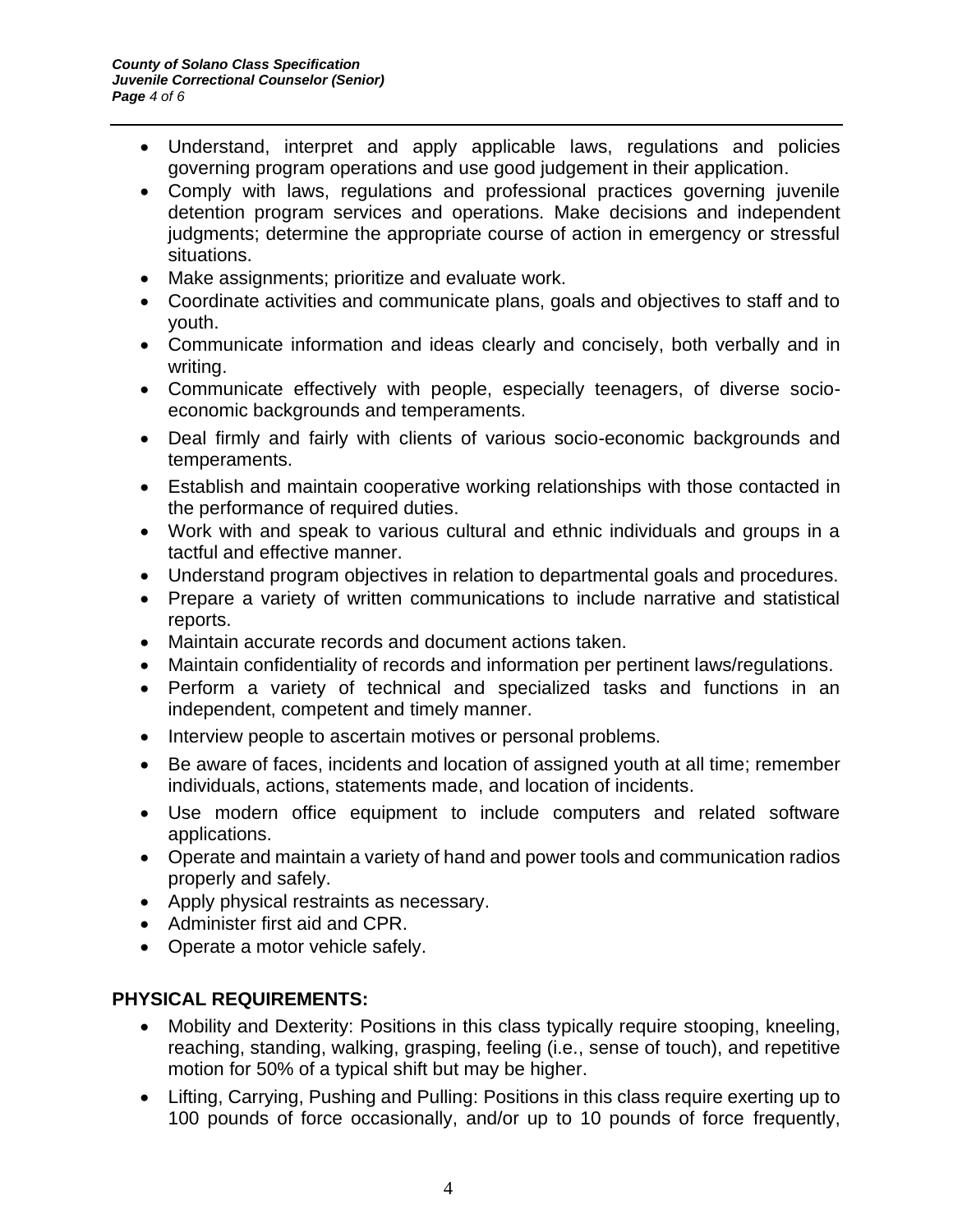and/or a negligible amount of force constantly to move objects. Occasionally may require physical restraint of youth including lifting and holding in excess of 100 pounds with assistance.

- Vision: Positions in this class require the employee to have close visual acuity, with or without correction, to prepare and analyze data and figures, view a computer terminal, read, etc. Positions in this class also require employees to have depth perception in order to operate a motor vehicle. Employees in this class must have the visual acuity to make observations of surroundings and must demonstrate color vision sufficient to distinguish colors in order to describe events in an accurate manner.
- Hearing/Talking: Positions in this class require the employee to perceive the nature of sounds at normal speaking levels with or without correction and have the ability to receive detailed information through oral communication. Positions in this class require the employee to express or exchange ideas by means of the spoken word. Detailed or important instructions must often be conveyed to others accurately, loudly, and/or quickly.

# **WORKING CONDITIONS:**

- Incumbents must be able to work in a restricted, sometimes hostile environment.
- Incumbents may be required to lift objects weighing more than 100 pounds with assistance.
- Employees in this class will be working in a detention facility environment and thus will be subject to exposure to communicable diseases, disruptive and confrontational people, potentially combative and violent people, intense noises, odors, and blood and other bodily fluids.
- Hours of Work: Incumbents may be required to work weekends, holidays, irregular hours, on-call, and after normal business hours.

# **OTHER REQUIREMENTS:**

- Pursuant to Title 15, Division 1 of the California Administrative Code, incumbents are required to complete a minimum of 24 hours of annual training.
- Must pass a physical exam and psychological exam as a condition of hire.
- Independent Travel: Incumbents are required to travel independently, for example, to attend meetings, trainings, classes and seminars and to transport youth.
- Background Checks: The County may conduct a background check and a reference check on candidates prior to appointment to a position within this class. The background check may include the State of California Department of Justice, the Federal Bureau of Investigation (FBI), the Child Abuse Central Index (CACI), and criminal checks in any City/County where the applicant has lived, worked or gone to school.
- Drug Testing: Candidates for positions in this class and employees in this class will be subject to Pre-Employment, Reasonable Suspicion, Post Accident, Return-To-Duty and Follow-Up drug testing in accordance with the Solano County Alcohol and Drug Free Workplace Policy.